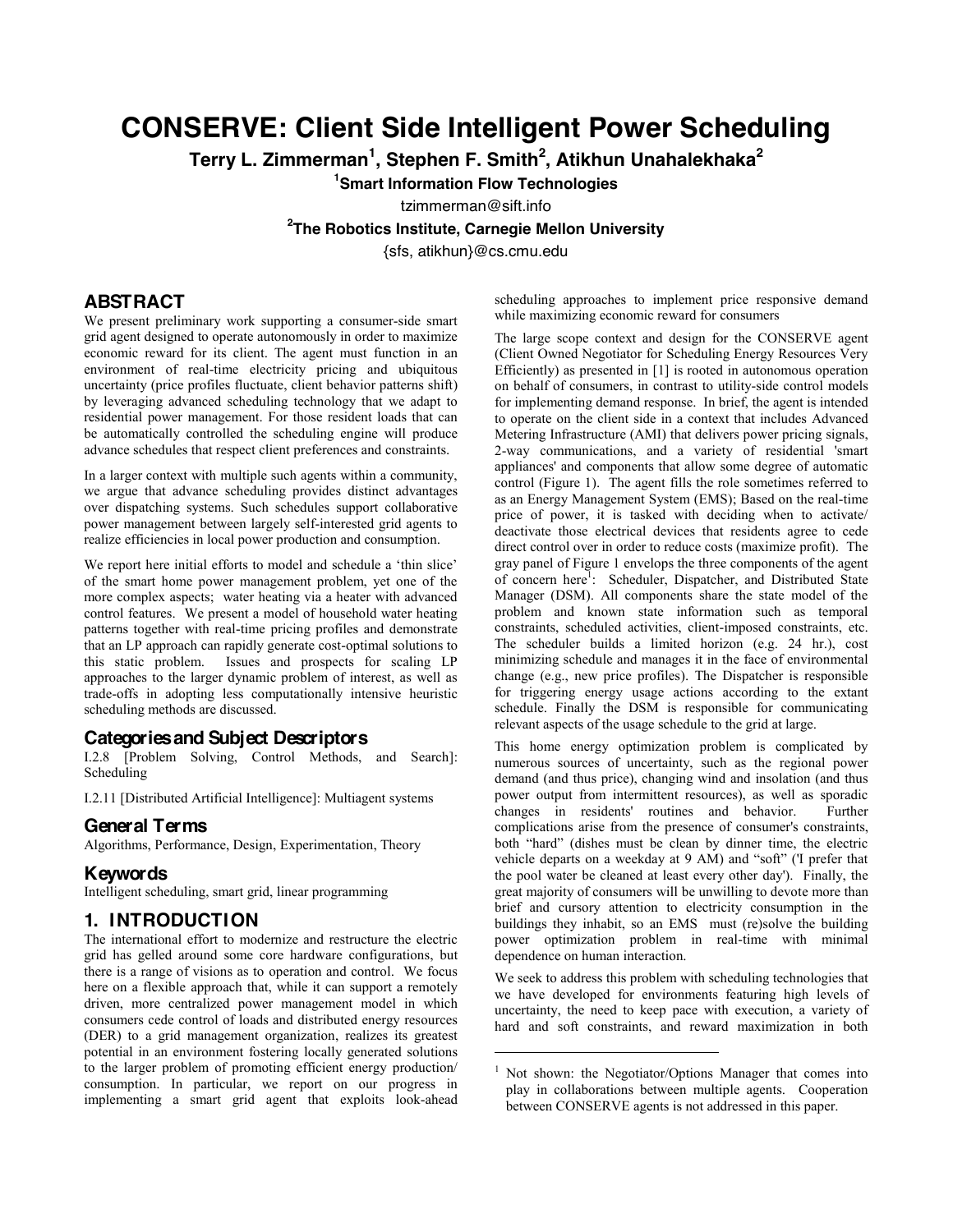

a) Collecting client and environment constraints





#### **Figure 1. Agent architecture and data flow for a smart home client.**

centralized and distributed problem-solving contexts [2,3]. To this end, we formulate client-side power scheduling as a dynamic, cost-minimizing optimization problem and anticipate that a robust scheduling approach will seek an optimal solution if conditions permit, and transition to a faster incremental methods [4] when they do not. In this paper we consider a thin but challenging slice of the consumer power management problem typical of a *noncollaborative* smart home environment; residential hot water heating. The feasibility of generating optimal advance heating schedules is explored with LP techniques, to support an effort to determine conditions for which approximate and incremental scheduling techniques may be warranted.

In contrast to advance scheduling, most EMS devices implemented to date are fundamentally based on dispatch methodologies. An electric load under EMS control is activated when the price of power is 'sufficiently low' and no user-specified requirements on the task are violated. Similarly, for some smart devices, they can be temporarily deactivated when the price exceeds some threshold. Such reactive strategies are prone to producing sub-optimal results as they make little or no use of the predictive strengths inherent to advance scheduling. Furthermore, dispatch approaches to energy management offer little support for coordination between clients as the smart grid matures and supports the formation of cooperatives or micro-grids.

We defer this assessment to a future paper, but note here that CONSERVE agents endowed with two-way communication and allowed to cooperate, can leverage advance scheduling in ways that are beneficial to both their clients and overall health of the regional power grid. For example, a CONSERVE agent-arbitrated agreement to purchase power from a local cooperative member can reduce participant costs, reduce transmission costs, and

contribute to greater grid stability. From a grid operations perspective, cooperating CONSERVE agents can magnify the effectiveness of real-time pricing in flattening demand peaks.

#### **2. POWER MANAGEMENT PROBLEM**

The somewhat simplified general smart home power management problem we describe here can be formulated in a variety of ways; as a constraint satisfaction or optimization problem (CSP, COP), a satisfiability (SAT) problem, or incremental constraint posting search problem, to name a few. We outlined in prior work the appeal of viewing it as a scheduling problem in which discrete energy consumption and generation 'tasks' are to be allocated so as to maximize reward [1].

Figure 2 depicts key constraints and influences for a 24-hour window of a smart home's power-consuming activities (gray box) for which the client cedes control to an EMS. These include any client requirements on start or completion times for those activities, a *projected* load profile of activities outside automated control (non-dispatchable loads), and a day-ahead power pricing profile supplied via the smart meter. If the client owns a distributed energy resource (DER), such as a wind turbine, then the projected output of the turbine based on the wind speed forecast over the day is an important factor. The power activities constitute the decision variables  $-$ intuitively they are tasks that a scheduling engine could seek execution times for such that the cost of electric power consumed is minimized. To generate an advance schedule for a smart home requires detailed characterization and classification of all typical daily electric loads. This includes household loads not suitable for automatic dispatch such as on-demand room lighting, televisions, and microwave ovens which are directly controlled by the consumer.

Figure 2 also depicts one feasible solution that minimizes usage cost. Each power task (gray box) is shown as a block with height proportional to its power demand, length proportional to task duration, and allocated within the limits of its specified execution window. Since the client's wind turbine power is conceptually (but not exactly) free, an optimal solver for this situation will seek to schedule all tasks such that the combined power demand from dispatchable and non-dispatchable loads is lower than the projected turbine output at all points over the planning time horizon. Until that capacity is reached, grid power pricing has no



**Figure 2. Home energy management: Constraints, environment, and pricing profiles (HW ±hot water heater, DW -dishwasher, CW/CD ±clothes washer, dryer )**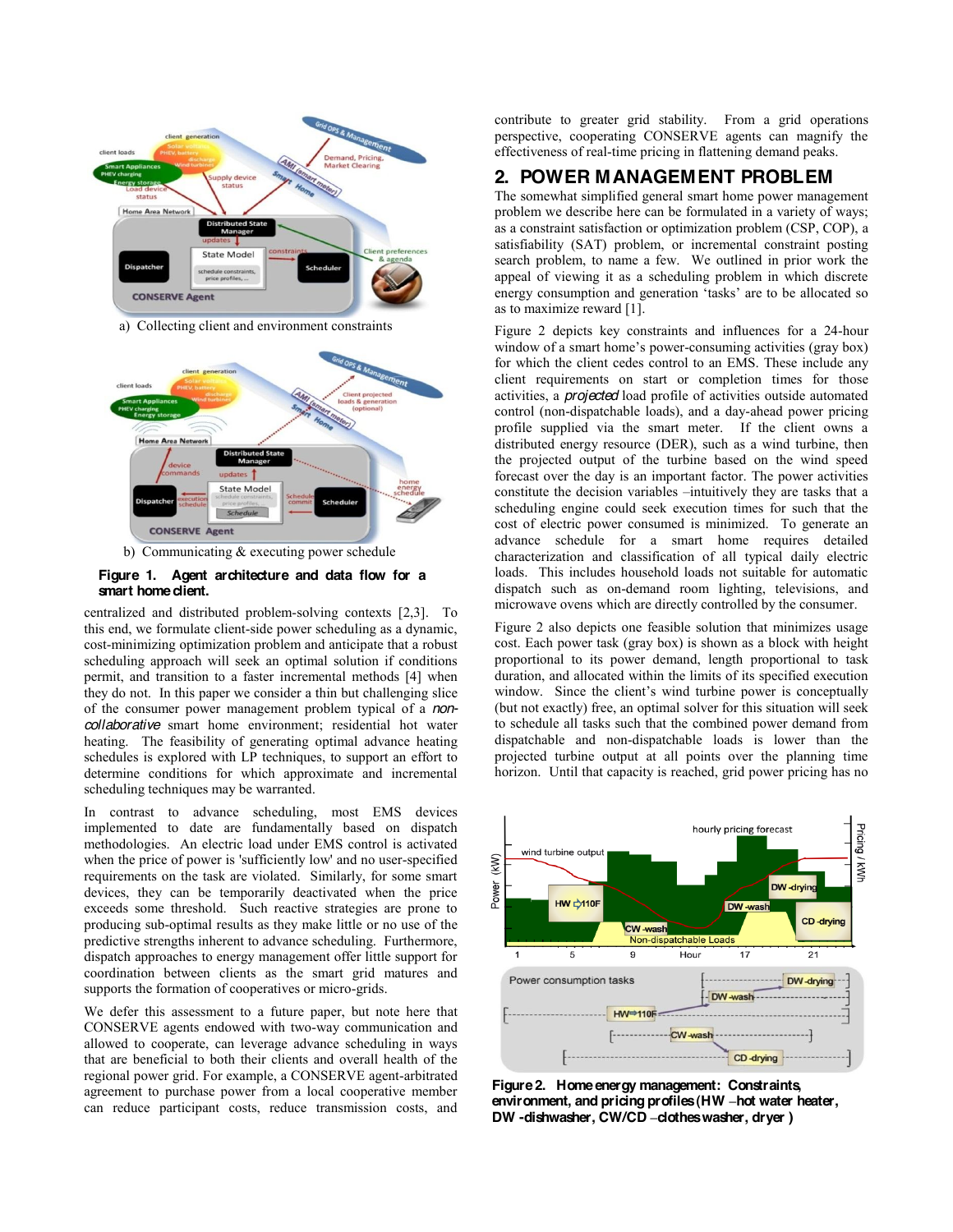impact on choosing cost-minimizing task start times.

For this study we focus on the water heating power task due to both the size of the impact on consumption (Heating hot water for domestic use typically accounts for  $14 - 25%$  of home energy consumption) and the fact that hot water usage presents a more interesting modeling challenge than other smart appliances coming to market. As described below, the water heater tank can essentially function as an energy storage reservoir that an intelligent control system can use to leverage against forecast or historic electricity pricing profiles.

Key physical aspects of a *conventional* storage water heater include the ready reservoir of hot water and operation by release of hot water from the top of the tank when a hot water tap is opened. Cold make-up water enters the bottom of the tank, ensuring that the tank is always full. Thermostats in the tank control the heater to maintain the tank water temperature within a narrow band. Since the tank contents exceed ambient temp, there is some energy loss (called *standby heat loss*) even when a hot water tap isn't running. The smart water heater we model differs from the conventional primarily in its ability to support super heating of the tank water. We loosely define this as heating above the conventional upper limit of  $130<sup>0</sup>F$ . This requires a thermostatically controlled *water mixing valve* at the hot water outlet of the tank that functions to prevent scalding by sensing the water temperature and mixing enough cold water to achieve the nominal (safe) water heater outlet temperature. Intelligent control of such a heater can realize cost efficiencies by shifting heating cycles to off-peak times via a combination of 'super-heating' when the electricity price is low and 'sub-heating' when it is high.

We cast the power scheduling problem for our experiments as the challenge of finding a minimum cost, day-ahead schedule for cycling an electric water heater subject to the condition that the hot water demand of residents is always satisfactorily met. Specifically, we assume:

- 1. a day-ahead 24 hour profile/forecasts for power price and household hot water usage
- 2. a 50 gal. water heater tank
- 3. water enters tank at  $T_{in} = 50$  °F (10 °C), required hot water tank temp (conventional heater) is  $T_{\text{max}} = 120 \text{ °F}$ .
- 4. client comfort does not degrade for supply temperatures down to  $T_{\text{out}} \sim 105 \text{ °F}$ , (faucets are manually adjusted).
- 5. max tank water temp limit (smart heater only)  $T_{\text{max}} =$ 180 ° A water heating cycle will terminate when temperature reaches max.
- 6. electric heater power(on) =  $11.72 \text{ kW}$  (40,000 BTU/hr) and heater is 98% efficient. Heater power is high enough to keep pace with maximum proposed demand.
- 7. energy required to raise a volume of water by a degree, (*regardless of*  $T_{in}$ ): .00245 kWh/ gal -°F x .98 (eff) = .0025 kWh/gal  $\textdegree$ F (1.185 kWh/liter - $\textdegree$ C) (first value is the avg heat capacity of water over range  $T_{in}$  to  $T_{out}$ )
- 8. standby heat loss  $(E<sub>loss</sub>)$  is equivalent to a temperature loss in 50 gallons of water =  $2 \degree$ F/hr.

The price and usage profiles are not strictly required, but the advantage of advance scheduling becomes more pronounced as forecasts or historical data are made available (and improve in accuracy). We adopt a day-ahead 24 hour power price profile that

is representative of typical forecasts published by the PJM Interconnect<sup>2</sup>. We also adopt a hot water usage profile that is loosely based on several sources characterizing household hot water consumption; highest demand occurs in the morning as residents rise and in the evening as they return home, prepare the evening meal, etc (Figure 3). In practice, resident-specific usage patterns should be learned by a companion computational process.

This model ignores several physical realities; seasonal variations in input water temperature, the variance of water's heat capacity with temperature, and heat loss from the tank increases with temperature difference between tank water and ambient air temperature. These simplifications do not significantly alter our results over the temperature ranges of interest.

Optimal advance scheduling The problem can now be restated as: "Find a minimum cost day-ahead schedule for cycling an electric water heater given 24-hr forecasts of power pricing and hot water usage, and subject to the condition that the tank outlet temperature never fails below the lower limit nor exceeds the specified upper limit. Here the lower limit is  $105<sup>0</sup>F$ , and the upper limit is 120 $\rm{^0F}$  for the conventional heater and 180 $\rm{^0F}$  for the smart heater (measured at inlet to mixing valve)."

Intelligent dispatch For comparison purposes we also consider power management similar to many current EMS system strategies. Here the heater control logic can be stated as: 1) Heater ON when the electricity price is below the day's projected median and tank temp does not exceed the high limit  $(180<sup>6</sup>F)$  2) Heater ON when tank temp falls below the lower limit  $(105<sup>0</sup>F)$ regardless of electricity price. 3) Heater OFF when the price of electricity is above the specified threshold, subject to #2 above.

# **3. ENERGY MODELING ALTERNATIVES**

We experimented with different ways of encoding of the water heating process as a problem for the Cplex LP solver. An intuitive approach is to model the actual tank water temperature as a function of the heater energy input, hot water usage, the resulting inflow of cold water makeup, and the standby heat loss. This proved adequate for quickly solving a problem featuring a conventional water heater, but introducing the water mixing valve for the smart heater model leads to a problematic set of LP constraints. The difficulty arises due to the iterations needed to determine the amount of super-heated water required to meet a demand when it must first be mixed with an unspecified amount of cold water to reduce the mix temperature to the acceptable band (105 - 120  $\textdegree$ F). This quantity, in turn, determines how much cold water at the inlet must now be heated to the target tank temperature. We found that even when accepting several additional simplifications and precision losses, optimal solutions to the smart heater problem could not be found for this encoding within several hours of run time.

We side-stepped this difficulty by adopting, instead, an energy balance model of the tank. (The water tank is conceptually a rechargeable energy storage device.) At any given time tank energy content,  $E_t$ , is defined as the net tank water energy above the energy content of an equivalent volume of water at  $T_{in}$ :

$$
E_t = E_{init} - E_{sub} - E_{loss} + E_{add} \qquad \text{where}
$$

 $E_{\text{init}}$  is the energy stored in tank at start of analysis cycle

 $E_{sub}$  is the energy withdrawn from tank due to hot water usage

 $\overline{a}$ 

<sup>&</sup>lt;sup>2</sup>http://www.pjm.com/markets-and-operations/energy/day-ahead.aspx